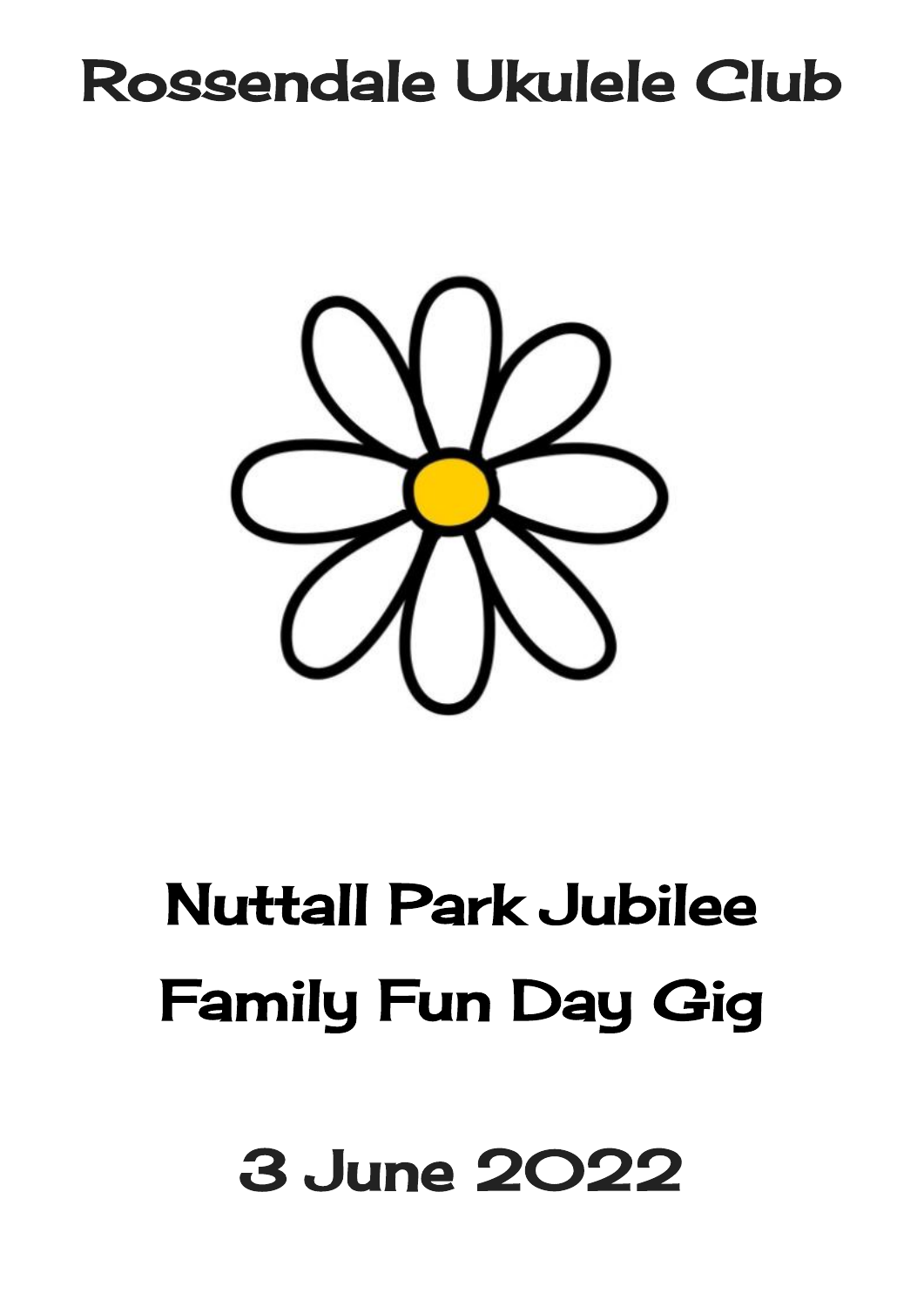# [Contents](#page-1-0)

<span id="page-1-0"></span>

|                | Eight Days a Week              | 3  |
|----------------|--------------------------------|----|
| $\overline{2}$ | <b>Five Foot Two</b>           | 4  |
| 3              | <b>Bye Bye Love</b>            | 5  |
| 4              | <b>The Blackpool Belle</b>     | 6  |
| 5              | <b>Country Roads</b>           | 7  |
| 6              | <b>Happy Together</b>          | 8  |
| $\overline{7}$ | <b>Fisherman's Blues</b>       | 9  |
| 8              | Hey Good Lookin'               | 10 |
| 9              | <b>Folsom Prison Blues</b>     | 11 |
| 10             | <b>San Francisco Bay Blues</b> | 12 |
| 11             | I Wanna Be Like You            | 13 |
| 12             | Sunny Afternoon                | 14 |
| 13             | <b>Red Light Spells Danger</b> | 15 |
| 14             | Whiskey in the Jar             | 17 |
| 15             | Hi Ho Silver Lining            | 18 |
| 16             | <b>Sweet Caroline</b>          | 19 |
|                |                                |    |

# [Extras](#page-1-0)

|    | <b>Bad Moon Rising</b>               |  |
|----|--------------------------------------|--|
| 18 | <b>Dedicated Follower of Fashion</b> |  |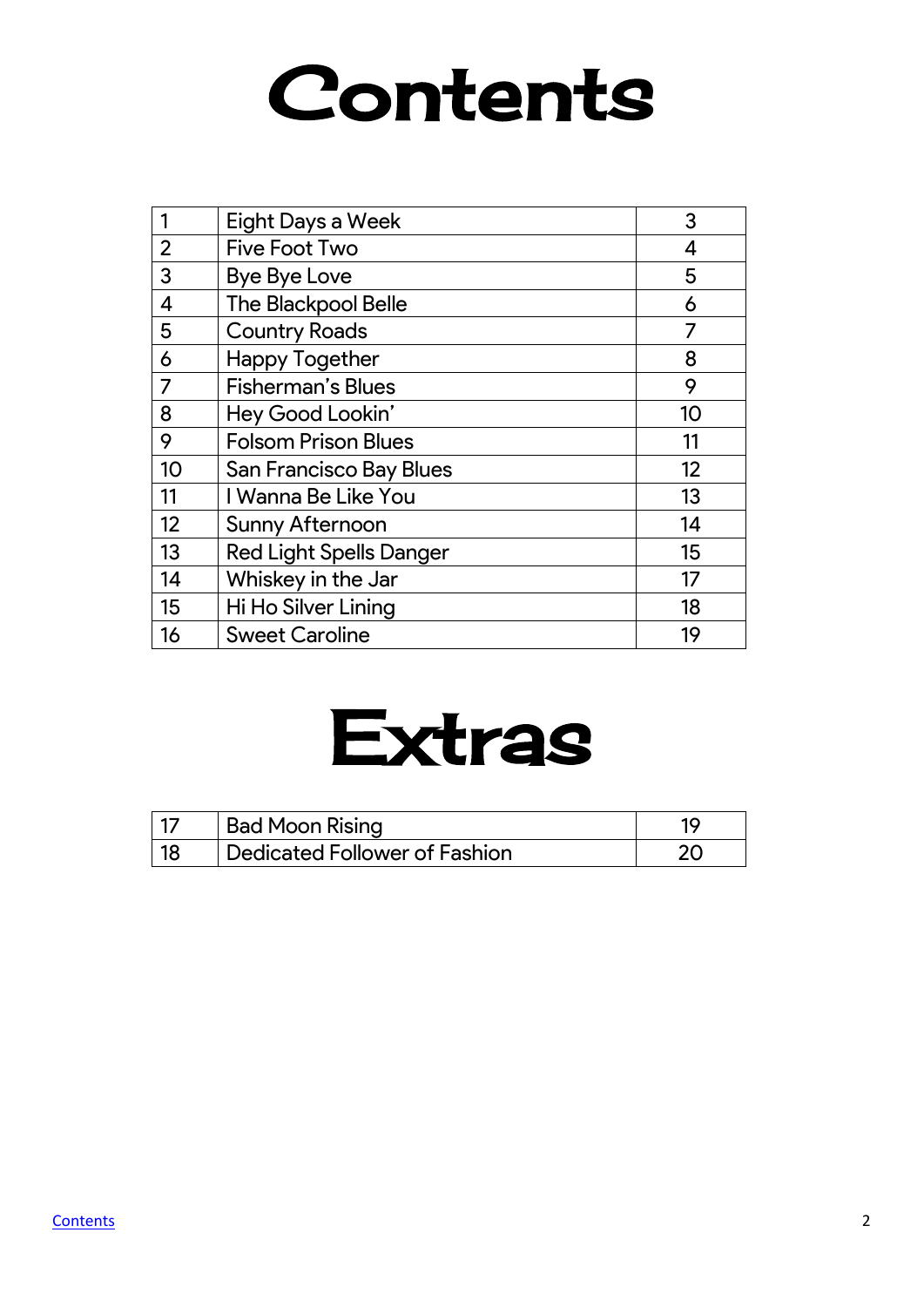# <span id="page-2-0"></span>Eight Days a Week - The Beatles

| Longer first strum of each chord in intro                                                                                                                                                                                                                                              |  |
|----------------------------------------------------------------------------------------------------------------------------------------------------------------------------------------------------------------------------------------------------------------------------------------|--|
| Intro: [CIIII] [D7IIII] [FIIII] [CIIII] (second and fourth strokes can be up)                                                                                                                                                                                                          |  |
| [C] Ooh I need your [D7] love babe [F] I guess you know it's [C] true<br>[C] Hope you need my [D7] love babe [F] just like I need [C] you<br>[Am] Hold me [F] love me [Am] hold me [D7] love me<br>[C] Ain't got nothing but [D7] love babe<br><b>[F]</b> eight days a <b>[C]</b> week |  |
| [C] Love you every [D7] day girl [F] always on my [C] mind<br>$[C]$ One thing I can $[D7]$ say girl $[F]$ I love you all the $[C]$ time<br>[Am] Hold me [F] love me [Am] hold me [D7] love me<br>[C] Ain't got nothing but [D7] love babe<br>[F] eight days a [C] week                 |  |
| [G] Eight days a week I [Am I] love you<br>[D7] Eight days a week is [F] not enough to [G7] show I care                                                                                                                                                                                |  |
| [C] Ooh I need your [D7] love babe [F] I guess you know it's [C] true<br>[C] Hope you need my [D7] love babe [F] just like I need [C] you                                                                                                                                              |  |

**[Am]** Hold me **[F]** love me **[Am]** hold me **[D7]** love me

**[C]** Ain't got nothing but **[D7]** love babe

**[F]** eight days a **[C]** week

**[G]** Eight days a week **I [Am↓]** love you **[D7]** Eight days a week is **[F]** not enough to **[G7]** show I care

**[C]** Love you every **[D7]** day girl **[F]** always on my **[C]** mind **[C]** One thing I can **[D7]** say girl **[F]** I love you all the **[C]** time **[Am]** Hold me **[F]** love me **[Am]** hold me **[D7]** love me **[C]** Ain't got nothing but **[D7]** love babe **[F]** eight days a **[C]** we-ek **[F]** eight days a **[C]** we-ek **[F]** eight days a **[C]** we-ek

**[C↓↓↓↓] [D7↓↓↓↓] [F↓↓↓↓] [C↓]**







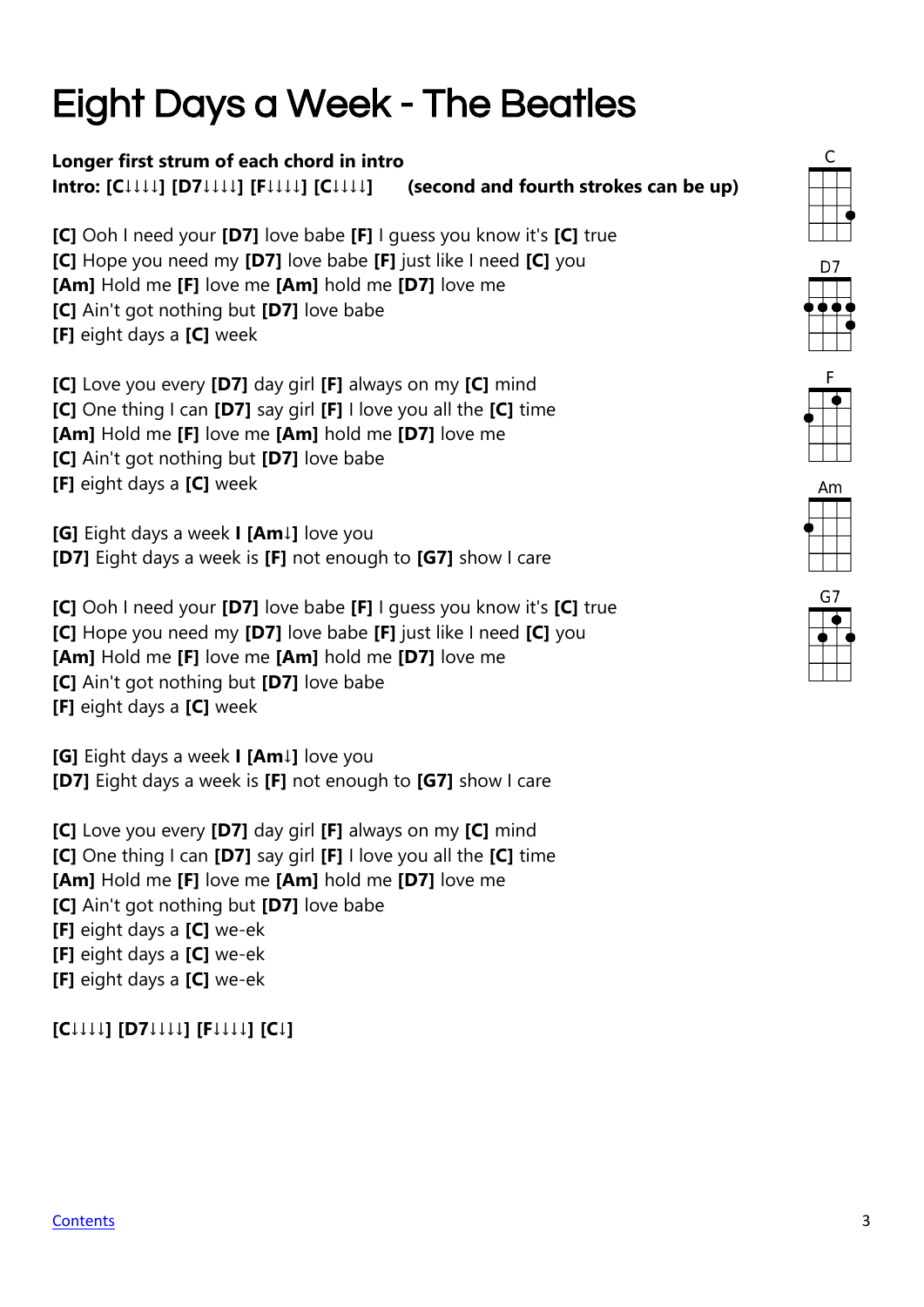# <span id="page-3-0"></span>Five Foot Two – Art Landry

- **• Sing Verse and Chorus (1) (2)**
- **• Instrumental Verse (3)**
- **• Sing Chorus (4)**
- **• Sing Verse (5)**
- **• Sing Outro Chorus (6)**

**Intro:** First 2 lines of verse **(Bold)** 

**Verse: (1) (3 inst) (5)**

**[C] Five foot two, [E7] eyes of blue [A7] but oh, what those [A7] five foot could do** Has **[D7]** anybody **[G7]** seen my **[C]** girl? **[G7] [C]** Turned up nose, **[E7]** turned down hose **[A7]** Never has no **[A7]** other clothes Has **[D7]** anybody **[G7]** seen my **[C]** girl?

#### **Chorus: (2) (4)**

**[C]** Now if you **[E7]** run into a **[E7]** five foot two **[A7]** covered in **[A7]** fur **[D7]** Diamond rings and **[D7]** all those things **[G7↓]** Bet your life it isn't her **[C]** Could she love, **[E7]** could she coo. **[A7]** Could she, could she, **[A7]** could she, woo! Has **[D7]** anybody **[G7]** seen my **[C]** girl? **[G7]**

#### **Outro: (6)**

**[C]** Now if you **[E7]** run into a **[E7]** five foot two **[A7]** covered in **[A7]** fur **[D7]** Diamond rings and **[D7]** all those things **[G7↓]** Bet your life it isn't her **[C]** Could she love, **[E7]** could she coo. **[A7]** Could she, could she, **[A7]** could she, woo! Has **[D7]** anybody **[G7]** seen Has **[D7]** anybody **[G7]** seen Has **[D7]** anybody **[G7]** seen my **[C]** girl? **[G7↓] [C↓]**



 $\overline{C}$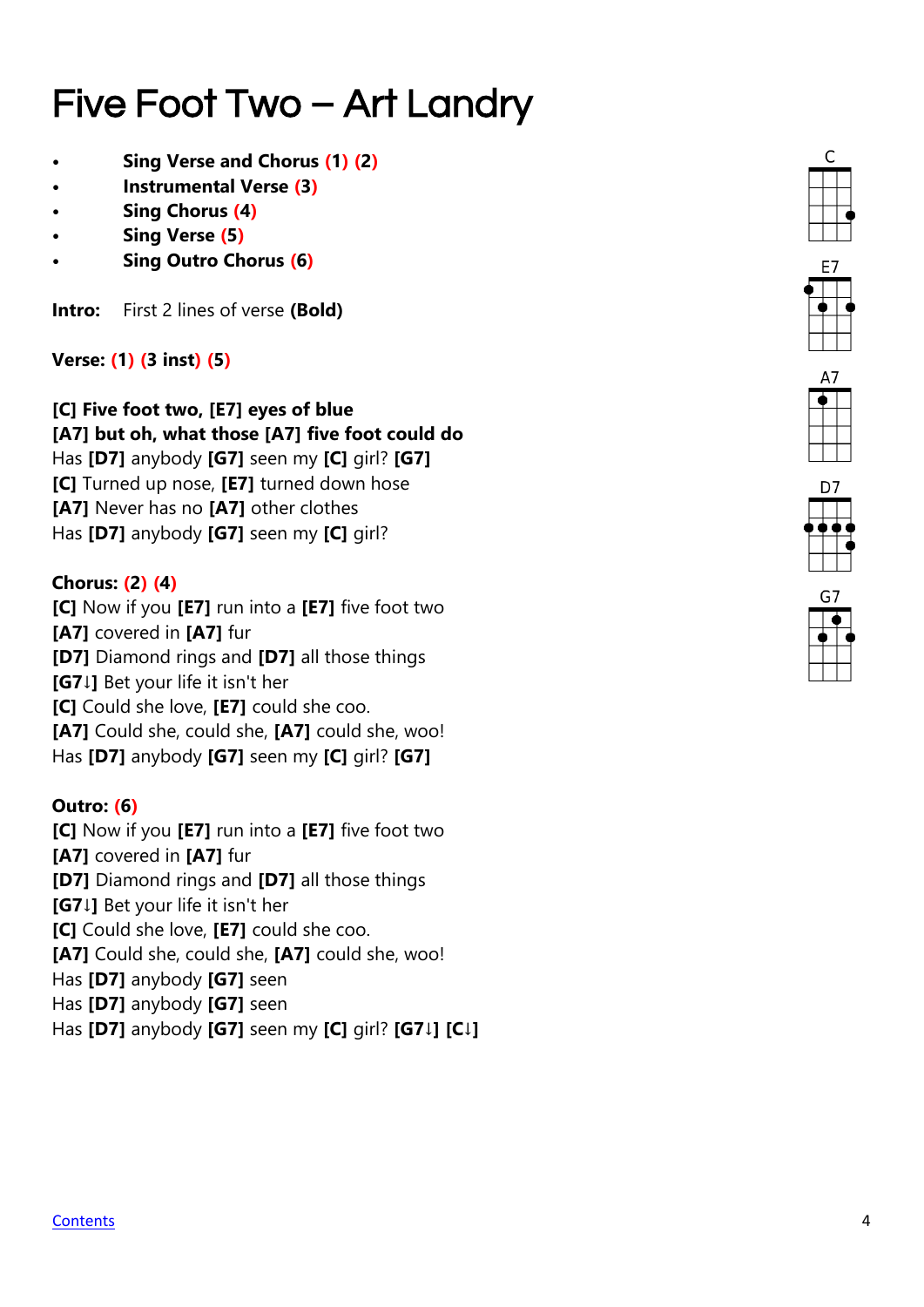# <span id="page-4-0"></span>Bye Bye Love – Everly Brothers

**Intro: [F] [C] [F] [C] [F] [C] [C] [G7] [C] (First two lines)**

**[F]** Bye bye, **[C]** love. **[F]** Bye bye, **[C]** happiness **[F]** Hello, **[C]** loneliness. I **[C]** think I'm **[G7]** gonna **[C]** cry **[F]** Bye bye, **[C]** love. **[F]** Bye bye, **[C]** sweet caress **[F]** Hello, **[C]** emptiness. I **[C]** feel like **[G7]** I could **[C]** die **[C]** Bye bye, my **[G7]** love, good **[C]** bye **[C] [C↓]**

**[NC]** There goes my **[G7]** baby **[G7]** with someone **[C]** new **[C]** She sure looks **[G7]** happy; I **[G7]** sure am **[C]** blue **[C]** She was my **[F]** baby **[F]** 'til he stepped **[G7]** in **[G7]** Goodbye, to **[G7]** romance **[G7]** that might have **[C]** been

**[F]** Bye bye, **[C]** love. **[F]** Bye bye, **[C]** happiness **[F]** Hello, **[C]** loneliness. I **[C]** think I'm **[G7]** gonna **[C]** cry **[F]** Bye bye, **[C]** love. **[F]** Bye bye, **[C]** sweet caress **[F]** Hello, **[C]** emptiness. I **[C]** feel like **[G7]** I could **[C]** die **[C]** Bye bye, my **[G7]** love, good **[C]** bye **[C] [C↓]**

**[NC]** I'm through with **[G7]** romance. **[G7]** I'm through with **[C]** love **[C]** I'm through with **[G7]** counting **[G7]** the stars **[C]** above **[C]** And here's the **[F]** reason **[F]** that I'm so **[G7]** free **[G7]** My lovin' baby is **[G7]** through with **[C]** me

**[F]** Bye bye, **[C]** love. **[F]** Bye bye, **[C]** happiness **[F]** Hello, **[C]** loneliness. I **[C]** think I'm **[G7]** gonna **[C]** cry **[F]** Bye bye, **[C]** love. **[F]** Bye bye, **[C]** sweet caress **[F]** Hello, **[C]** emptiness. I **[C]** feel like **[G7]** I could **[C]** die **[C]** Bye bye, my **[G7]** love, good **[C]** bye **[C] [C]**



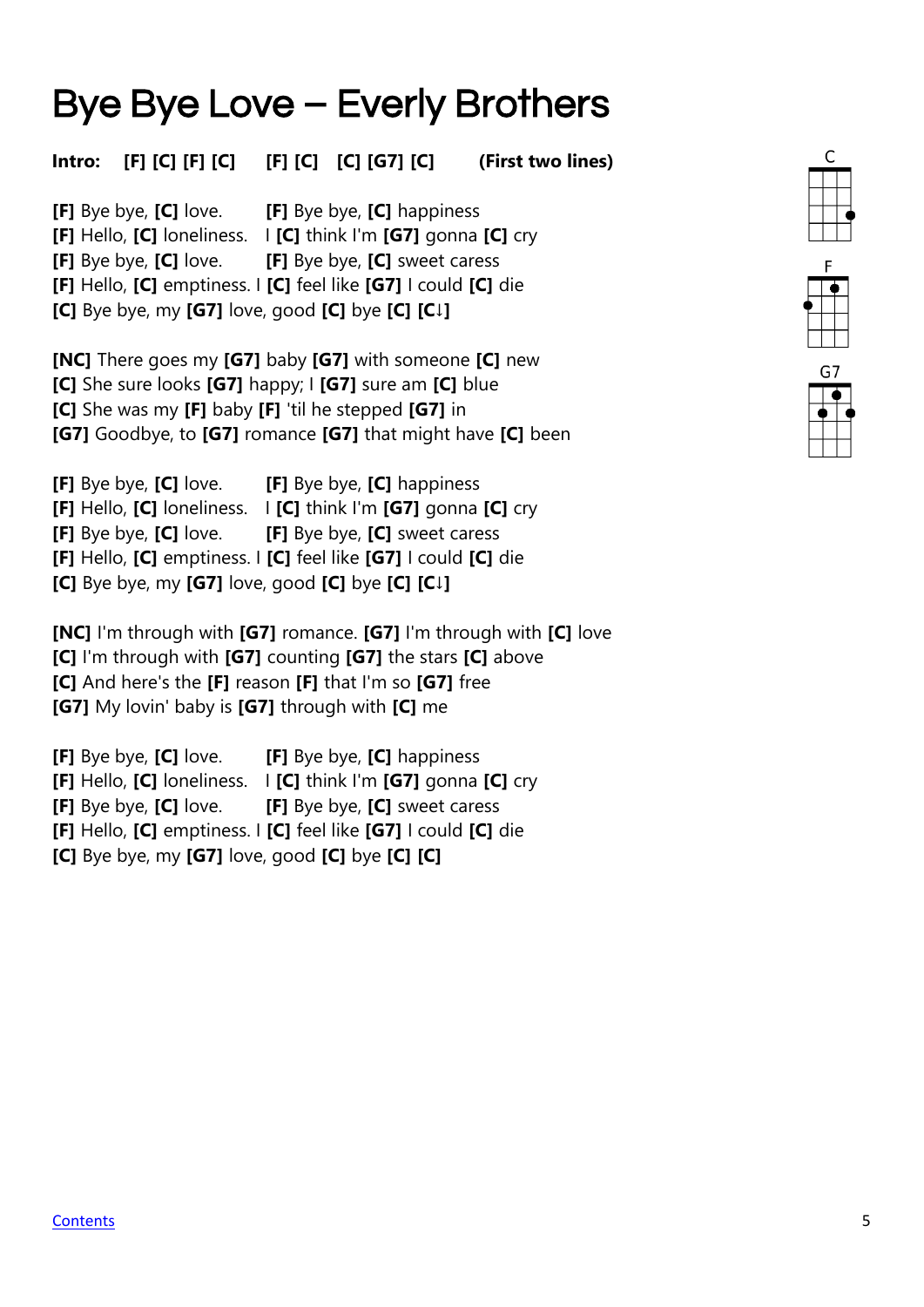# <span id="page-5-0"></span>The Blackpool Belle - Houghton Weavers

**[C]** Oh! The Blackpool **[Am]** Belle was a **[C]** getaway **[Am]** train That **[C]** went from **[Am]** Northern **[G7]** Stations, What a **[Dm]** beautiful **[G7]** sight on a **[Dm]** Saturday **[G7]** night, **[Dm]** bound for the **[G7]** 'lumi**[C]**nations. No mothers and dads, just girls and lads, **[C7]** young and fancy **[F]** free Out for the **[G7]** laughs on the **[C]** Golden **[A7]** Mile At **[Dm]** Blackpool **[G7]** by the **[C]** Sea.

#### **Chorus:**

I **[F]** remember **[G7]** very **[C]** well All the **[F]** happy gang a**[A7]**board the Blackpool **[D7]** Belle. **[G7]** I **[C]** remember them pals of mine when I **[E7]** ride the Blackpool **[Am]** Line, And the **[D7]** songs we sang to**[G7]**gether on the Blackpool **[C]** Belle. **[G7]**

**[C]** Little Piggy **[Am]** Greenfield he **[C]** was **[Am]** there. He **[C]** thought he was **[Am]** mighty **[G7]** slick. He **[Dm]** bought a **[G7]** hat on the **[Dm]** Golden **[G7]** Mile And the **[Dm]** hat said **[G7]** "Kiss me **[C]** quick". Piggy was a lad for all the girls, but **[C7]** he drank too much **[F]** beer. He made a **[G7]** pass at a **[C]** Liverpool **[A7]** lass And she **[Dm]** pushed him **[G7]** off the **[C]** pier.

#### **Chorus**

**[C]** Ice cream **[C↓] [Am]** Sally could **[C]** never settle **[Am]** down. She **[C]** lived for her **[Am]** Knickerbocker **[G]** Glories, 'Til she **[Dm]** clicked with a **[G7]** bloke who **[Dm]** said he was **[G7]** broke, But she **[Dm]** loved his **[G7]** ice cream **[C]** stories. Sally took it all in with a smile and a grin. She **[C7]** fell for Sailor **[F]** Jack. They went for a **[G7]** trip to the **[C]** Isle of **[A7]** Man And they **[Dm]** never **[G7]** did come **[C]** back.

#### **Chorus**

Now **[C]** some of us **[Am]** went up the **[C]** Blackpool **[Am]** Tower, **[C]** others in the **[Am]** Tunnel of **[G]** Love. A **[Dm]** few made **[G7]** off for the **[Dm]** Blackpool **[G7]** Sands **[Dm]** under the **[G7]** pier **[C]** above. There was always a rush at the midnight hour, but we **[C7]** made it just the **[F]** same, And I made **[G7]** off with a **[C]** Liverpool **[A7]** lass, But I could **[Dm]** never re**[G7]**member her **[C]** name.

#### **Chorus**

Now the **[C]** Blackpool **[Am]** Belle has a **[C]** thousand **[Am]** tales If **[C]** they could **[Am]** all be **[G]** told **[Dm]** Many of **[G7]** these I **[Dm]** will re**[G7]**call as **[Dm]** I am **[G7]** growing **[C]** old They were happy days and I miss the times we'd **[C7]** pull the curtains **[F]** down And the passion **[G7]** wagon would **[C]** steam back home And **[Dm]** we would **[G7]** go to **[C]** town **[C↓]**

#### **Chorus x 2 without the G7 at the end of each and on the second chorus holding the final word ('Belle') for 2 bars to finish**

















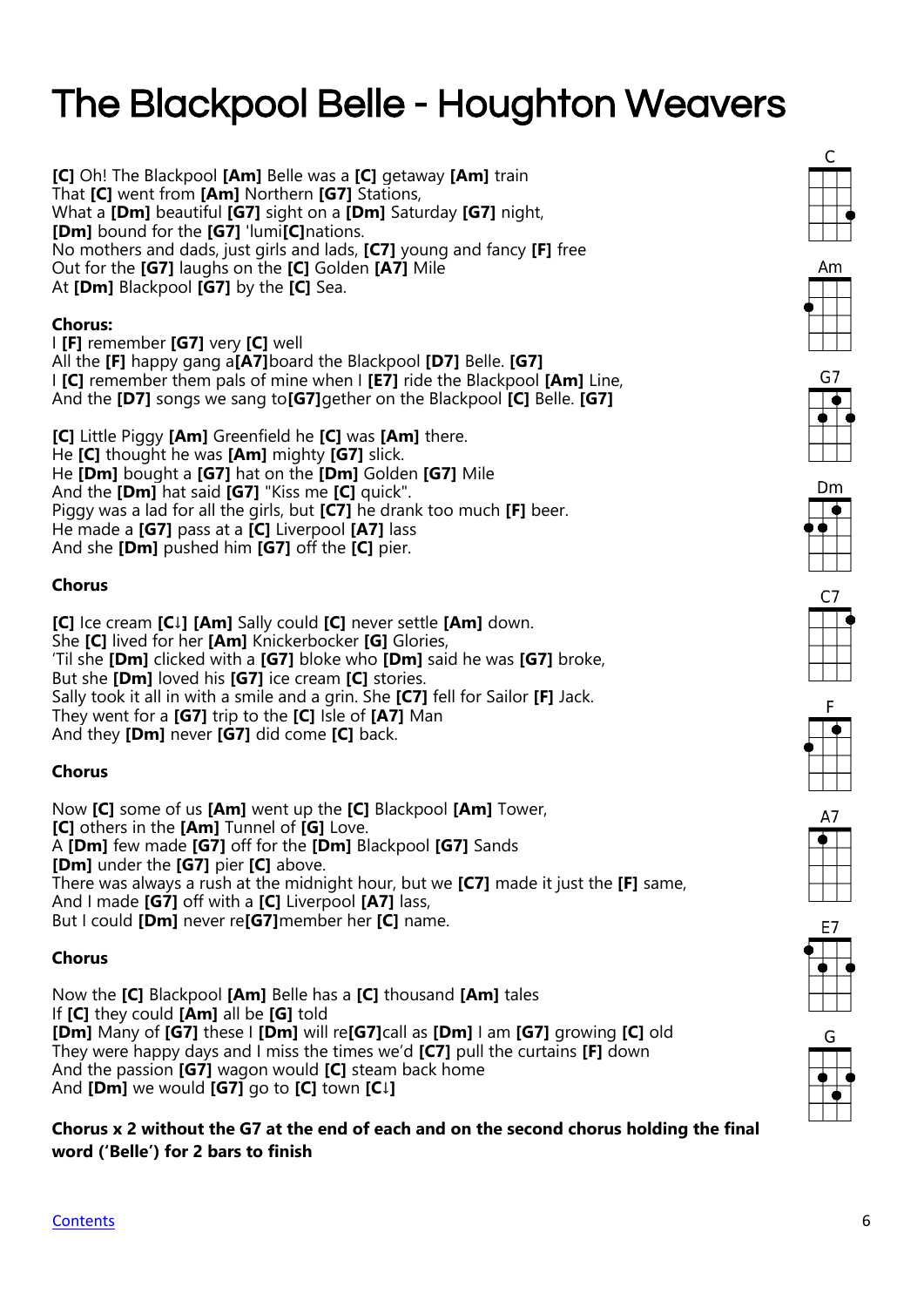# <span id="page-6-0"></span>Country Roads - John Denver

### **Intro: [G] [G] [G] [G]**

**[G]** Almost heaven **[Em]** West Virginia **[D]** Blue Ridge mountains **[C]** Shenandoah **[G]** River **[G]** Life is old there **[Em]** older than the trees **[D]** Younger than the mountains **[C]** growing like a **[G]** breeze Country **[G]** roads take me **[D]** home to the **[Em]** place I be**[C]**long West Vir**[G]**ginia mountain **[D]** momma Take me **[C]** home country **[G]** roads **[G]** All my memories **[Em]** gather round her **[D]** miner's lady **[C]** Stranger to blue **[G]** water **[G]** Dark and dusty **[Em]** painted on the sky **[D]** Misty taste of moonshine **[C]** tear drop in my **[G]** eye Country **[G]** roads take me **[D]** home to the **[Em]** place I be**[C]**long West Vir**[G]**ginia mountain **[D]** momma Take me **[C]** home country **[G]** roads **[Em]** I hear her **[D]** voice In the **[G]** mornin' hours she **[G7]** calls me The **[C]** radio re**[G]**minds me of my **[D]** home far away And **[Em]** drivin' down the **[F]** road I get the **[C]** feelin' That I **[G]** should have been home **[D]** yesterday yester**[D7]**day**[D7↓]** Country **[G]** roads take me **[D]** home to the **[Em]** place I be**[C]**long West Vir**[G]**ginia mountain **[D]** momma Take me **[C]** home country **[G]** roads

Country **[G]** roads take me **[D]** home to the **[Em]** place I be**[C]**long West Vir**[G]**ginia mountain **[D]** momma Take me **[C]** home country **[G]** roads

Take me **[C]** home down country **[G]** roads Take me **[D]** home down country **[G]** roads **[G↓↓]**



G



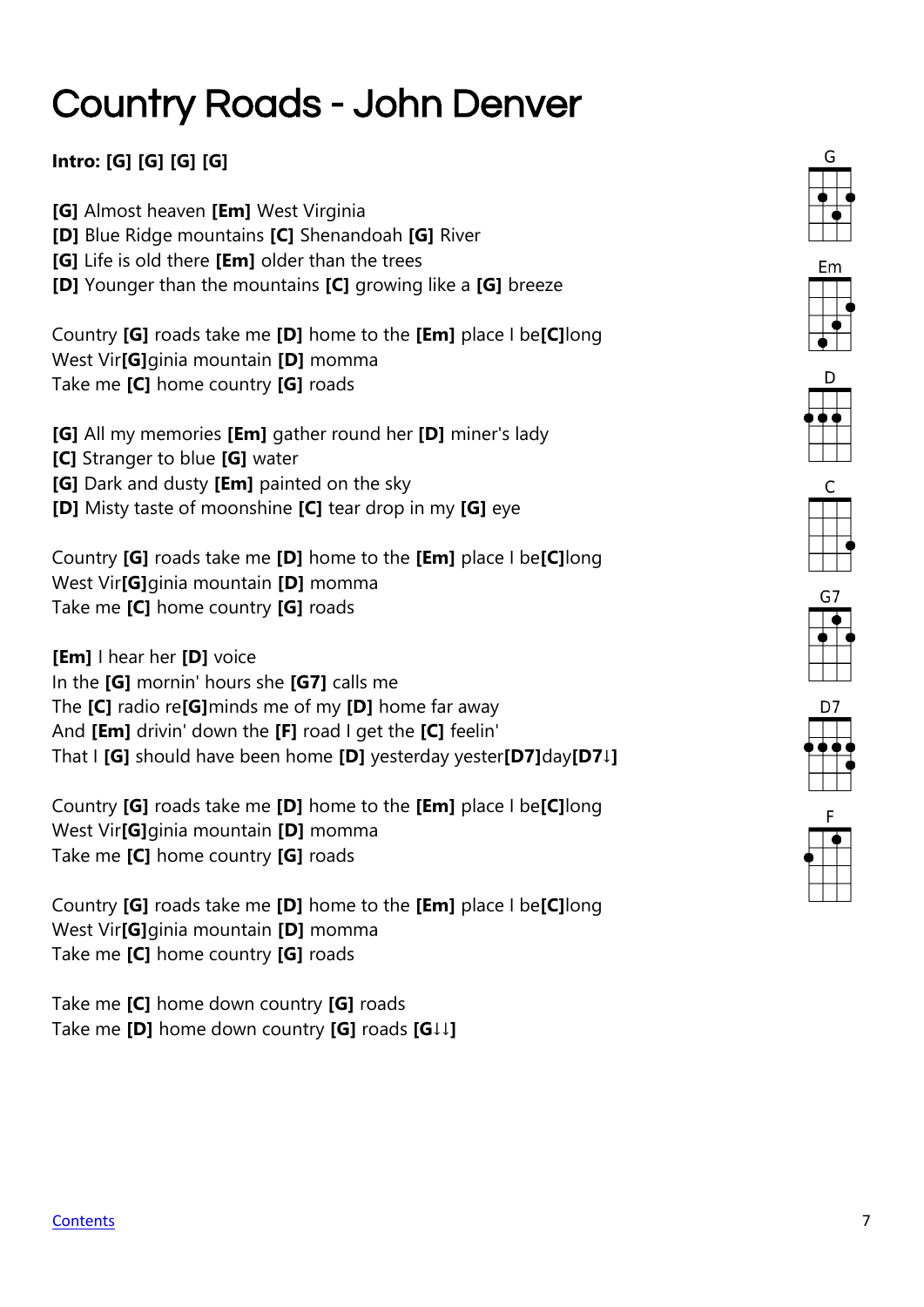# <span id="page-7-0"></span>Happy Together – The Turtles

**Intro: [Dm↓↓↓↓↓↓]**

**[Dm]** Imagine me and you, I do I think about you **[C]** day and night it's only right To think about the **[Bb]** girl you love and hold her tight So happy to**[A7]**gether

If I should **[Dm]** call you up invest a dime And you say you be**[C]**long to me and ease my mind Imagine how the **[Bb]** world could be so very fine So happy to**[A7]**gether

**[D]** I can't see me **[Am]** lovin' nobody but **[D]** you for all my **[C]** life **[D]** When you're with me **[Am]** Baby the skies'll be **[D]** blue for all my **[C]** life

**[Dm]** Me and you and you and me No matter how they **[C]** toss the dice it had to be The only one for **[Bb]** me is you and you for me so happy to**[A7]**gether **[A7]**

**[D]** I can't see me **[Am]** lovin' nobody but **[D]** you for all my **[C]** life **[D]** When you're with me **[Am]** Baby the skies'll be **[D]** blue for all my **[C]** life

**[Dm]** Me and you and you and me No matter how they **[C]** toss the dice it had to be The only one for **[Bb]** me is you and you for me so happy to**[A7]**gether **[A7]**

**[D]** Ba-ba-ba-ba **[Am]** ba-ba-ba-ba ba-ba-**[D]** ba ba-ba-ba-**[C]**ba **[D]** Ba-ba-ba-ba **[Am]** ba-ba-ba-ba ba-ba-**[D]** ba ba-ba-ba-**[C]**ba **[C]** aa

**[D]** Ba-ba-ba-ba **[Am]** ba-ba-ba-ba ba-ba-**[D]** ba ba-ba-ba-**[C]**ba **[D]** Ba-ba-ba-ba **[Am]** ba-ba-ba-ba ba-ba-**[D]** ba ba-ba-ba-**[C]**ba **[D↓]**









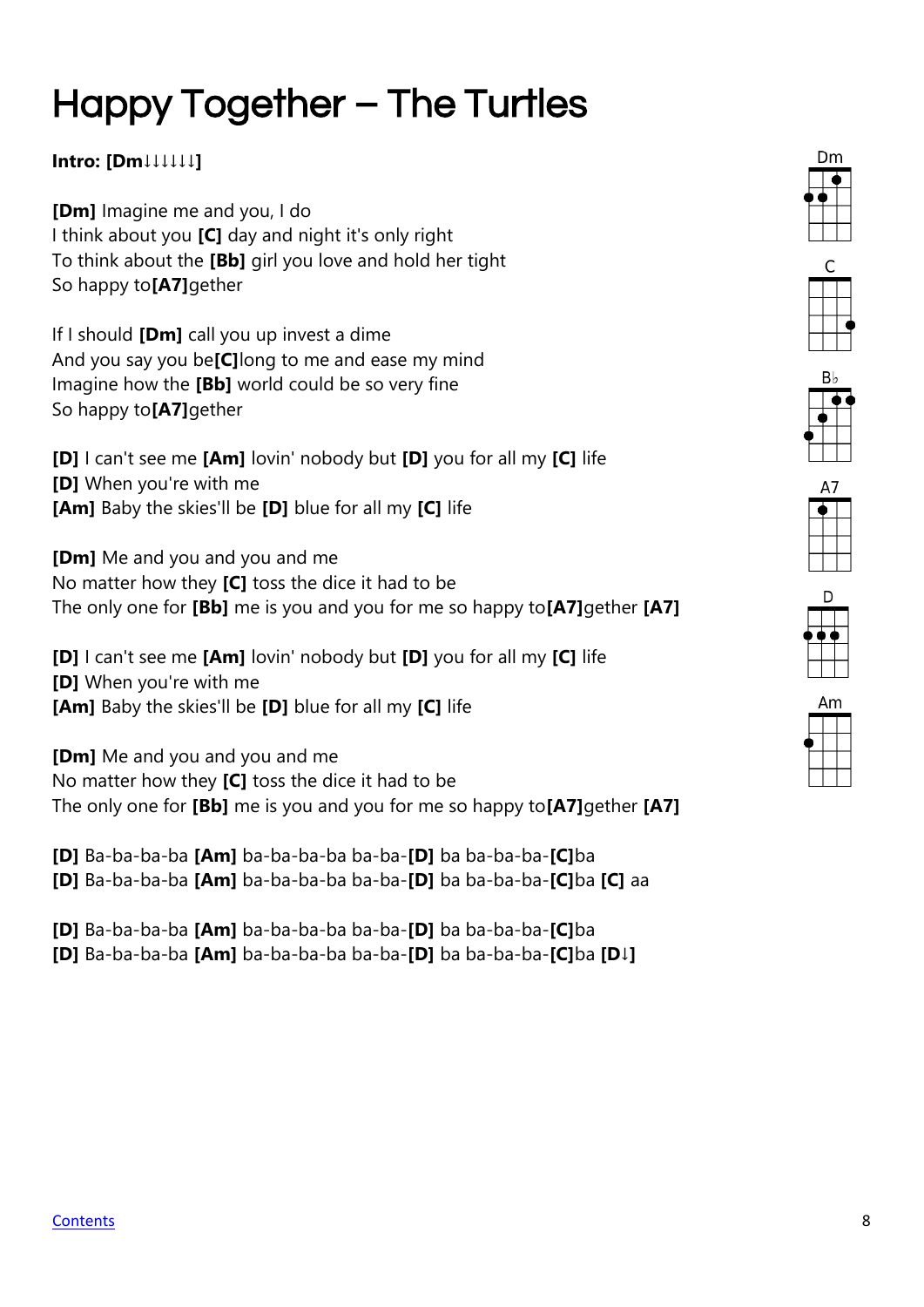# <span id="page-8-0"></span>Fisherman's Blues – The Waterboys

## **Intro: [G] [G] [F] [F] [Am] [Am] [C] [C]**

**[G] I** wish I was a fisherman, **[F]** tumbling on the seas **[Am]** Far away from dry land, and it's **[C]** bitter memories **[G]** Casting out my sweet line with **[F]** abandonment and love **[Am]** No ceiling bearing down on me, save the **[C]** starry sky above

#### **Chorus:**

*With light in my [G] head, you in my [F] arms, [Am] woo woo*

### **[G] [G] [F] [F] [Am] [Am] [C] [C] [G] [G] [F] [F] [Am] [Am] [C] [C]**

**[G]** I wish I was the brake man, on a **[F]** hurtling fevered train **[Am]** Crashing headlong into the heartland, like a **[C]** cannon in the rain **[G]** With the beating of the sleepers, and the **[F]** burning of the coal **[Am]** Counting towns flashing by me, in a **[C]** night that's full of soul

#### **Chorus:**

*With light in my [G] head, you in my [F] arms, [Am] woo woo*

### **[G] [G] [F] [F] [Am] [Am] [C] [C] [G] [G] [F] [F] [Am] [Am] [C] [C]**

**[G]** Oh I know I will be loosened, **[F]** from bonds that hold me tight **[Am]** And the chains all hung around me will **[C]** fall away at last **[G]** And on that fine and fateful day I will **[F]** take thee in my arms **[Am]** I will ride on a train, and I will **[C]** be the fisherman

With light in my **[G]** head, you in my **[F]** arms, **[Am]** woo woo **[C]**  With light in my **[G]** head, you in my **[F]** arms, **[Am]** woo woo **[C]** With light in my **[G]** head, you in my **[F]** arms, **[Am]** woo woo **[C]** With light in my **[G]** head, you in my **[F]** arms, **[Am]** woo woo **[C] [C↓]**



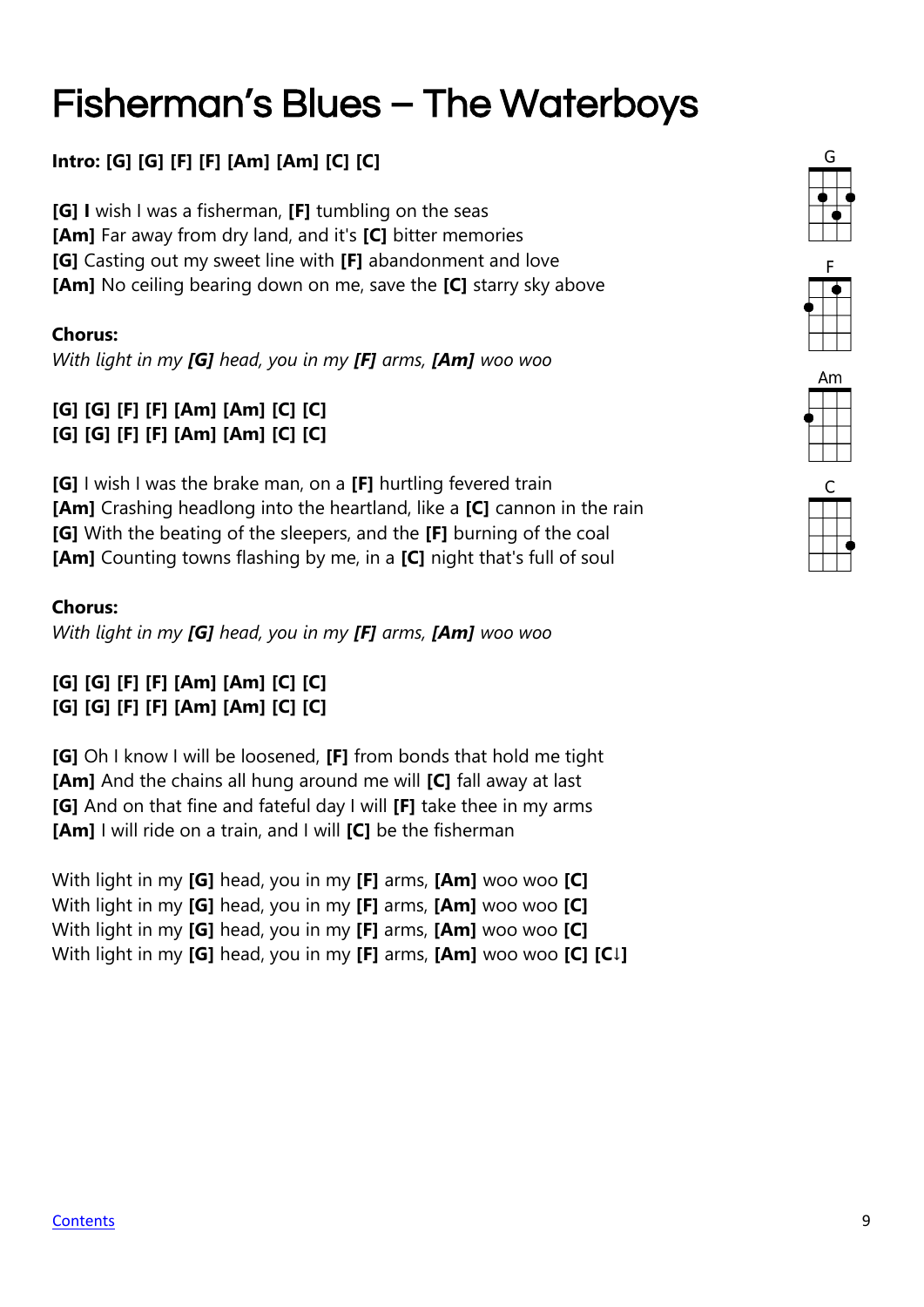# <span id="page-9-0"></span>Hey Good Lookin' – Hank Wiliams

### **Intro: [D7] [G7] [C] [C]**

Hey, **[C]** Hey, Good Lookin', whatcha got cookin' **[D7]** How's about cookin' **[G7]** somethin' up with **[C]** me **[G7] [C]** Hey, sweet baby, don't you think maybe We could **[D7]** find us a **[G7]** brand new reci**[C]**pe **[C7]**

I got a **[F]** hotrod Ford and a **[C]** two dollar bill And **[F]** I know a spot right **[C]** over the hill **[F]** There's soda pop and the **[C]** dancin's free So if you **[D7]** wanna have fun come a**[G7]**long with me

Say **[C]** Hey, Good Lookin', whatcha got cookin' **[D7]** How's about cookin' **[G7]** somethin' up with **[C]** me

I'm **[C]** free and ready so we can go steady **[D7]** How's about savin' **[G7]** all your time for **[C]** me **[G7] [C]** No more lookin', I know I've been tooken **[D7]** How's about keepin' **[G7]** steady compa**[C]**ny **[C7]**

I'm **[F]** gonna throw my date book **[C]** over the fence And **[F]** find me one fo**r [C]** five or ten cents I'll **[F]** keep it 'til it's **[C]** covered with age 'Cause I'm **[D7]** writin' your name down on **[G7]** ev'ry page

**Say [C]** Hey, Good Lookin', whatcha got cookin'

**[D7]** How's about cookin' **[G7]** somethin' up with

**[D7]** How's about cookin' **[G7]** somethin' up

**[D7]** How's about cookin' **[G7]** somethin' up with **[C]** me? **[G7↓] [C↓]**

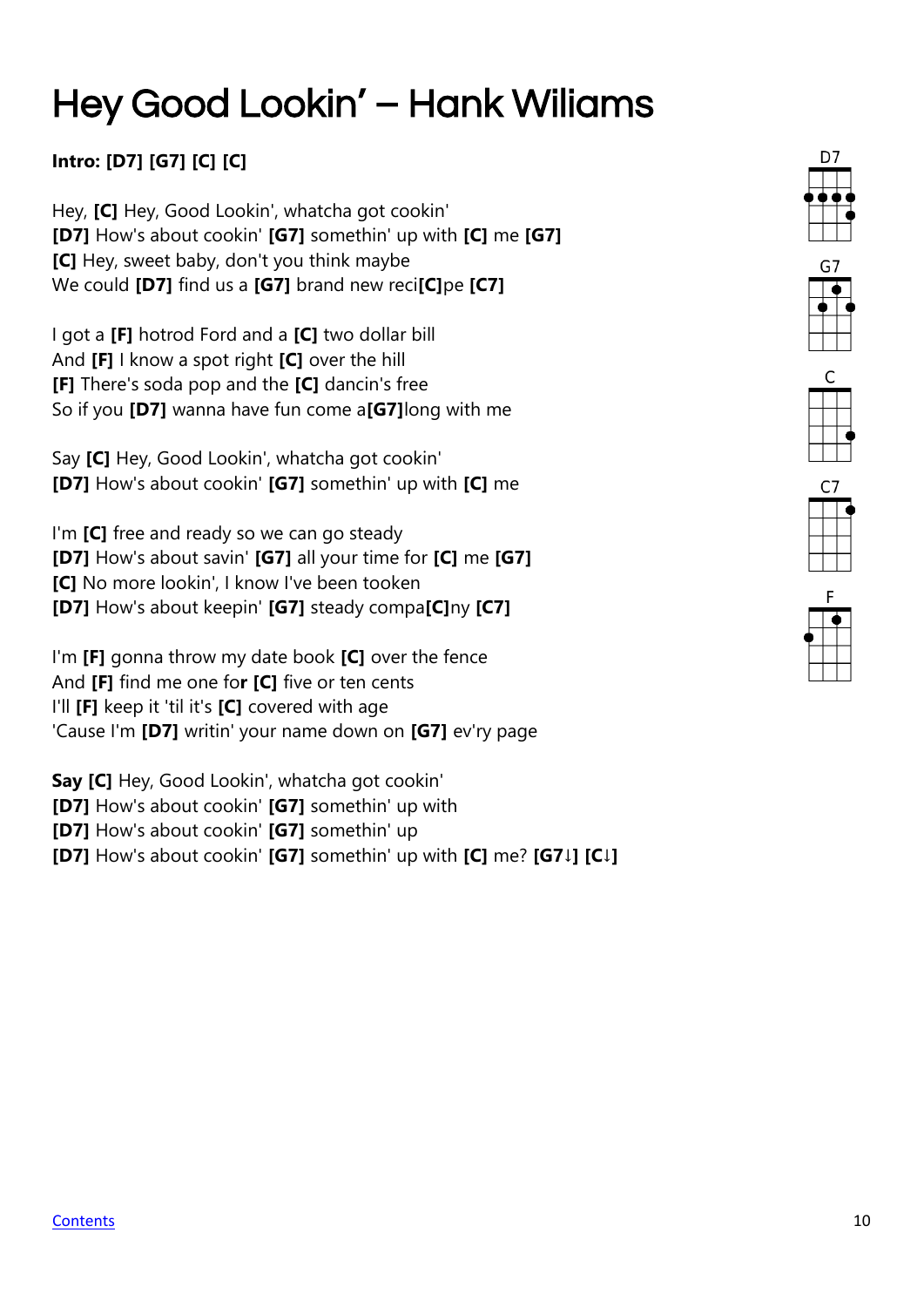# <span id="page-10-0"></span>Folsom Prison Blues - Johnny Cash

### **[G] [G] [G] [G]**

I **[G]** hear the train a comin' … It's rolling round the bend And I ain't seen the sunshine since … **[G7]** I don't know when I'm **[C]** stuck in Folsom prison … and time keeps draggin' **[G]** on But that **[D7]** train keeps a rollin' … on down to San An**[G]**tone

When **[G]** I was just a baby my ... mama told me son (son!) Always be a good boy … Don't **[G7]** ever play with guns But I **[C]** shot a man in Reno … just to watch him **[G]** die When I **[D7]** hear that whistle blowin' … I hang my head and **[G]** cry

#### **Instrumental Verse (Kazoo)**

I **[G]** bet there's rich folks eating … in a fancy dining car They're probably drinkin' coffee … and **[G7]** smoking big cigars Well I **[C]** know I had it coming … I know I can't be **[G]** free But those **[D7]** people keep a-movin' … and that's what tortures **[G]** me

Well if they'd **[G]** free me from this prison, If that railroad train was mine I bet I'd move it on a little … **[G7]** farther down the line **[C]** Far from Folsom prison … That's where I want to **[G]** stay And I'd **[D7]** let that lonesome whistle … Blow my blues a**[G]**way

**[G] [G] [D↓] [G↓]**



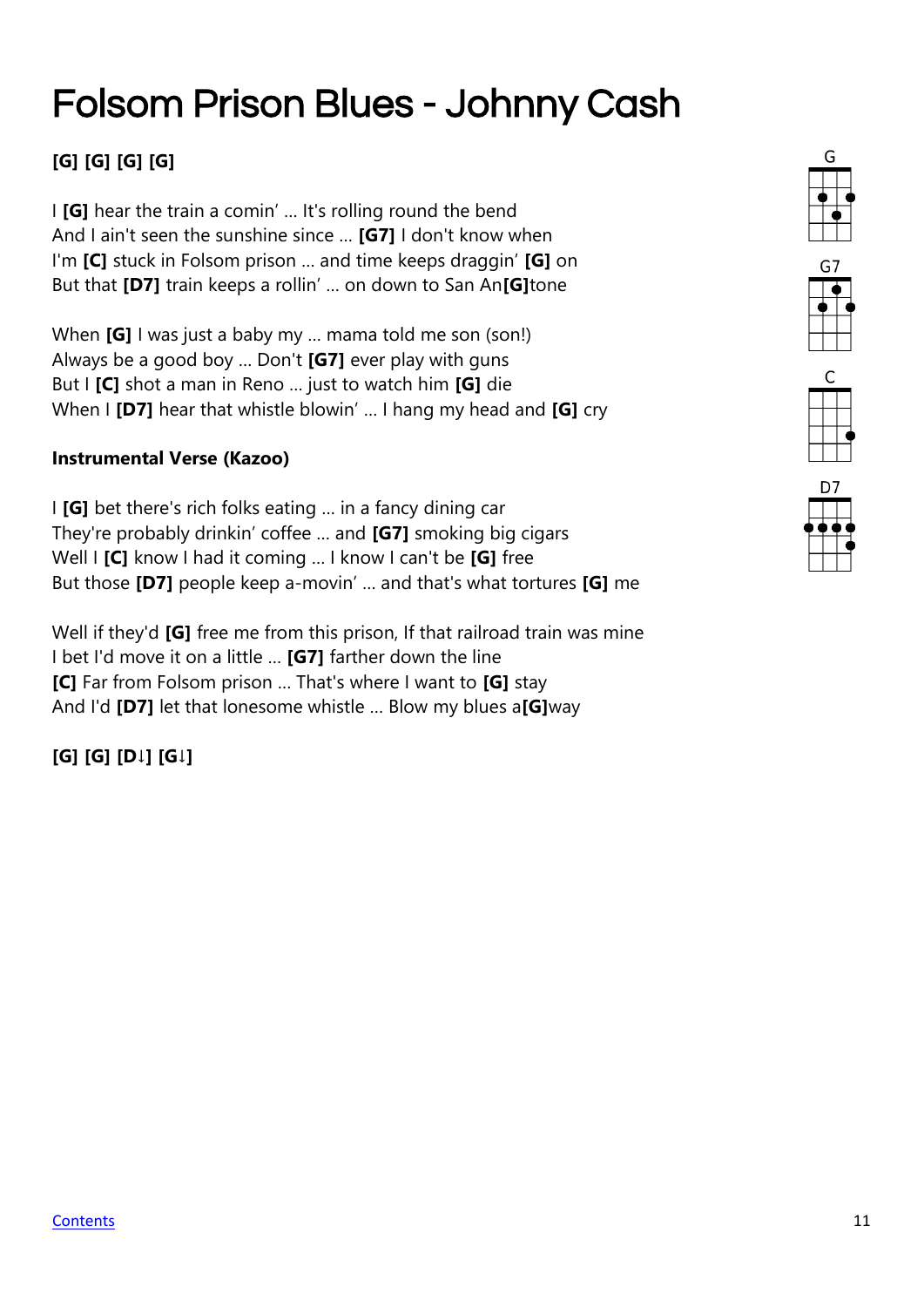# <span id="page-11-0"></span>San Francisco Bay Blues - Eric Clapton

#### **Intro: Kazoo/Harmonica:**

I got the **[C]** blues from my baby left me **[F]** by the San Francisco **[C]** Bay **[C7]** The **[F]** ocean liner she **[F]** goin' so far a**[C]**way **[C7] [F]** Didn't mean to treat her so **[F]** bad. She was the **[C]** best girl I ever had **[A7] [D7]**  Said goodbye, I can **[D7]** take a cry **[G7]** I wanna lay down and **[G7]** die

I got the **[C]** blues from my baby left me **[F]** by the San Francisco **[C]** Bay **[C7]** The **[F]** ocean liner she **[F]** goin' so far a**[C]**way **[C7] [F]** Didn't mean to treat her so **[F]** bad. She was the **[C]** best girl I ever had **[A7] [D7]**  Said goodbye, I can **[D7]** take a cry **[G7]** I wanna lay down and **[G7]** die

Well I **[C]** ain't got a nickel and I **[F]** ain't got a lousy dime **[C] [C7]** She **[F]** don't come back **[F]** Think I'm gonna lose my **[E7]** mind **[E7]** If I **[F]** ever get back to **[F]** stay It's gonna **[C]** be another brand new **[A7]** day **[D7]** Walkin' with my baby down **[G7]** by the San Francisco **[C]** Bay **[C]** 

#### **Repeat Intro: Kazoo/Harmonica**

**[C]** Sittin' down **[F]** looking from my **[C]** back door **[C]** Wonderin' which **[F]** way to **[C]** go **[F]** The woman I'm so **[F]** crazy 'bout **[C]** She don't want me no **[C]** more **[F]** Think I'll catch me a **[F]** freight train **[C]** cos I'm feeling **[A7]** blue **[D7]** And ride all the way to the **[D7]** end of the line **[G7]** thinkin' only of **[G7]** you

**[C]** Meanwhile **[F]** in another **[C] city [C]** Just about to **[F]** go in**[C]**sane **[F]** Thought I heard my **[F]** baby, Lord **[E7]** The way she used to call my **[E7]** name And if I **[F]** ever get back to **[F]** stay It's gonna **[C]** be another brand new **[A7]** day **[D7]**  Walkin' with my baby down **[G7]** by the San Francisco **[C]** Bay hey **[A7]** hey **[D7]**  Walkin' with my baby down **[G7]** by the San Francisco **[C]** Bay **[A7]** Yeahhh **[D7]** walkin' with my baby down **[G7]** by the San Francisco **[C]** Bay

**[C↓] [G7↓] [C↓]**







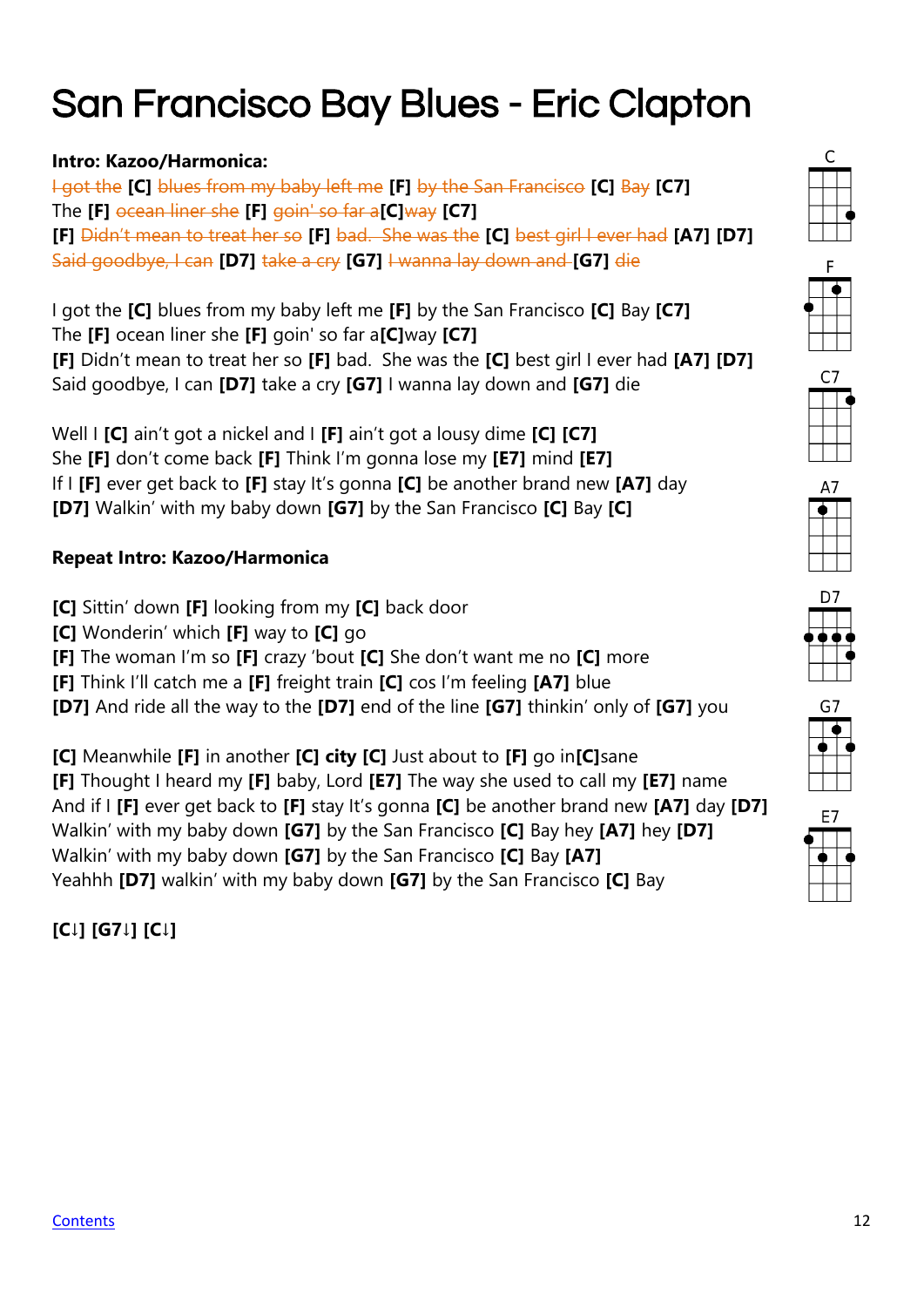# <span id="page-12-0"></span>I Wanna Be Like You - Jungle Book

**[Am]** I'm the king of the swingers Oh, the jungle VI**[E7]**P, I've reached the top and had to stop And that's what botherin' **[Am]** me. I wanna be a man, mancub, And stroll right into **[E7]** town And be just like the other men I'm tired of monkeyin' **[Am]** around!

### **Chorus**

**[G7]** Oh, **[C]** oo-bee-doo I wanna be like **[A7]** you I wanna **[D7]** walk like you, **[G7]** Talk like you **[C]** too. **[G7]**  You'll see it's **[C]** true An ape like **[A7]** me Can **[D7]** learn to be **[G7]** human **[C]** too.

Now **[Am]** don't try to kid me, mancub I made a deal with **[E7]** you What I desire is man's red fire To make my dream come **[Am]** true. Give me the secret, mancub, Clue me what to **[E7]** do Give me the power of man's red flower So I can be like **[Am]** you.

### **Chorus**

I **[Am]** like your mannerisms, We'll be a set of **[E7]** twins No one will know where man-cub ends And orangutan **[Am]** begins And when I eat bananas, I won't peel them with my **[E7]** feet 'Cause I'll become a man-cub and learn some etti**[Am]**keet.

#### **Kazoo plays Chorus**

### **Chorus (Finish on the [C] )**





#### <u>[Contents](#page-1-0)</u> and the content of the content of the content of the content of the content of the content of the content of the content of the content of the content of the content of the content of the content of the content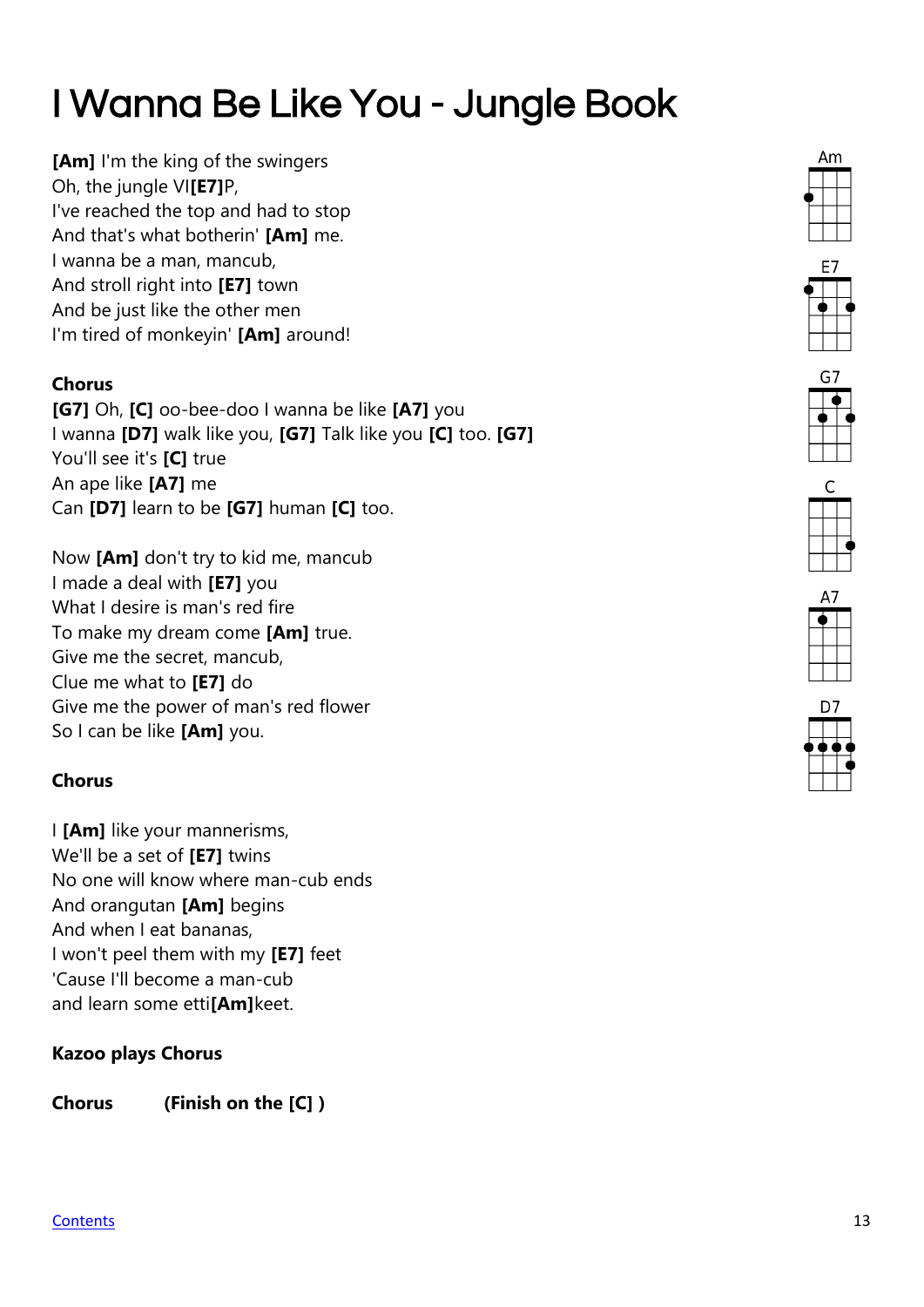# <span id="page-13-0"></span>Sunny Afternoon - The Kinks

### **Intro: (strum pattern ↓↓↓↑↓↑) [Dm] [Dm] [A] [A] [Dm] [Dm] [A] [A]**

The **[Dm]** taxman's taken **[C]** all my dough And **[F]** left me in my **[C]** stately home **[A]** Lazin' on a sunny after**[Dm]**noon And I can't **[C]** sail my yacht He's **[F]** taken every**[C]**thing I've got **[A]** All I've got's this sunny after**[Dm]**noon

**[D7]** Save me, save me, save me from this **[G7]** squeeze I got a **[C7]** big fat mama tryin' to break **[F]** me **[A7]** And I **[Dm]** love to live so **[G7]** pleasantly **[Dm]** Live this life of **[G7]** luxury **[F]** Lazin' on a **[A7]** sunny after**[Dm]**noon In the **[A]** Summertime In the **[Dm]** Summertime In the **[A]** Summertime

My **[Dm]** girlfriend's run off **[C]** with my car And **[F]** gone back to her **[C]** ma and pa **[A]** Tellin' tales of drunkenness and **[Dm]** cruelty Now I'm **[C]** sittin' here **[F]** Sippin' at my **[C]** ice-cold beer **[A]** Lazin' on a sunny after**[Dm]**noon

**[D7]** Help me, help me, help me sail a**[G7]**way Or give me **[C7]** two good reasons why I oughta **[F]** stay **[A7]** 'Cos I **[Dm]** love to live so **[G7]** pleasantly **[Dm]** Live this life of **[G7]** luxury **[F]** Lazin' on a **[A7]** sunny after**[Dm]**noon In the **[A]** Summertime In the **[Dm]** Summertime In the **[A]** Summertime

**[D7]** Save me, save me, save me from this **[G7]** squeeze I got a **[C7]** big fat mama tryin' to break **[F]** me **[A7]** And I **[Dm]** love to live so **[G7]** pleasantly **[Dm]** Live this life of **[G7]** luxury **[F]** Lazin' on a **[A7]** sunny after**[Dm]**noon In the **[A]** Summertime In the **[Dm]** Summertime In the **[A]** Summertime In the **[Dm]** Summertime **[Dm**<sup>1</sup>**]** 



Dm



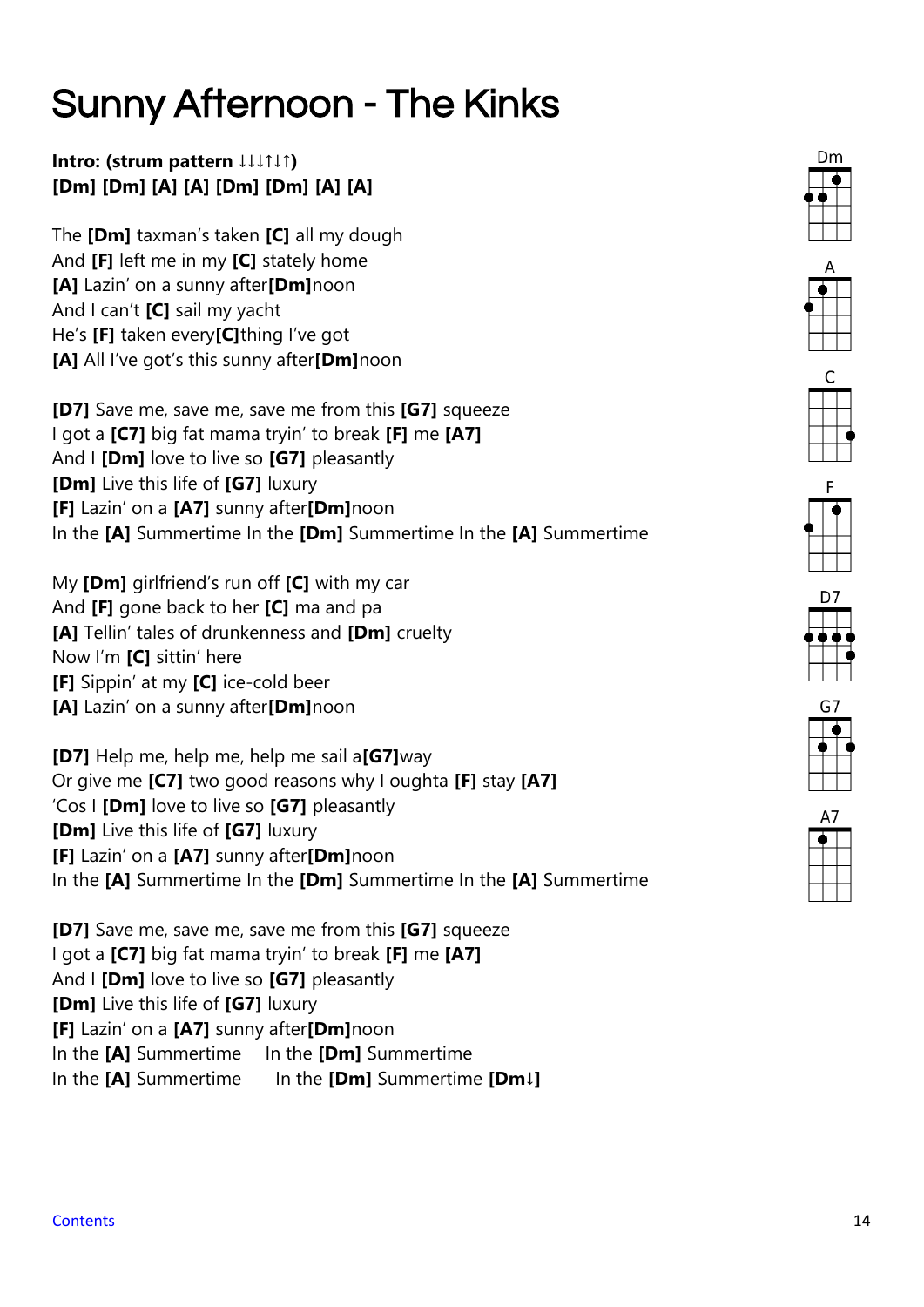# <span id="page-14-0"></span>Red Light Spells Danger - Billy Ocean



**Backing**

**Repeat Verse 1 over Verses 2 & 3 and sing 'ahh' over each line in Verse 4. Do the same over the Verses in the second part of the song**

### **Intro: [Am] [F] [C] [G]**

#### **Verse 1**

**[Am]** Red Light, Spells **[F]** danger Can't **[C]** hold out, much **[G]** longer **[Am]** 'Cause red light means **[F]** warning Can't **[C]** hold out, I'm **[G]** burning *(No,no,no)*

#### **Verse 2**

**[Am]** You took my heart and turned me on. **[F]** And now the danger sign is on **[C]** I never thought the day would come. **[G]** When I would feel alone without you

#### **Verse 3**

**[Am]** And now I'm like a child again. **[F]** Calling out his mama's name **[C]** You got me on a ball and chain. **[G]** Doin' things that I don't want to

#### **Verse 4**

**[F]** Can't stop running to ya. **[G]** Feel the love coming through ya, **[F]** Girl with you beside me. **[G]** Hold on, heaven guide me...

**[C]** Red light *(til the red light)* Spells **[F]** danger *(oh a danger warning)* Can't **[C]** hold out *(can't hold out)* Much **[G]** longer *(no no baby)* **[C]** 'Cause red light *(feel the red light)* Means **[F]** warning *(oh it's a danger warning)* Can't **[C]** hold out *(no no now)* I'm **[G]** burning *(woah-oh oh oh)*

### **[Am] [F] [C] [G]**

#### **Verse 1**

**[Am]** Red Light, Spells **[F]** danger Can't **[C]** hold out, much **[G]** longer **[Am]** 'Cause red light means **[F]** warning Can't **[C]** hold out, I'm **[G]** burning

#### **Verse 2**

[**Am]** I had my fun and played around. **[F]** Without a love to tie me down, **[C]** I always used to kiss and run. **[G]** I never wanted love to catch me.

#### **continued**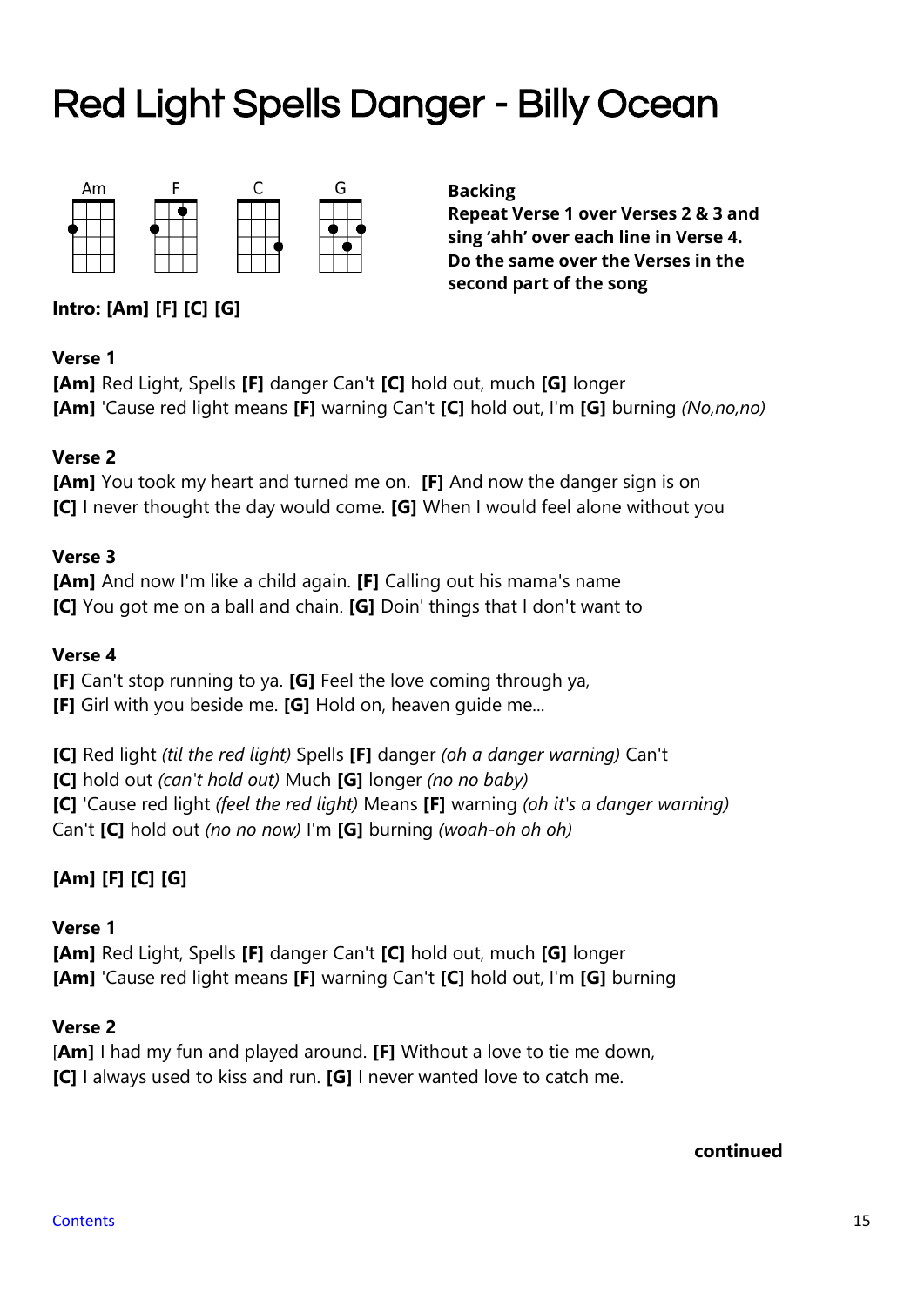#### **Verse 3**

**[Am]** I thought I had a heart of stone. **[F]** But now I'm in the danger zone, **[C]** I can feel the heat is on. **[G]** Soon the flames are gonna catch me. **Verse 4**

**[F]** Can't stop running to ya, **[G]** Feel the love coming through ya, **[F]** Girl with you beside me. **[G]** Hold on, heaven guide me...

**[C]** Red light *(til the red light)* Spells **[F]** danger *(oh a danger warning)* Can't **[C]** hold out *(can't hold out)* Much **[G]** longer *(no no baby)* **[C]** 'Cause red light *(feel the red light)* Means **[F]** warning *(oh it's a danger warning)* Can't **[C]** hold out *(no no now)* I'm **[G]** burning *(woah-oh oh oh)*

**[C]** Red light *(til the red light)* Spells **[F]** danger *(oh a danger warning)* Can't **[C]** hold out *(can't hold out)* Much **[G]** longer *(no no baby)* **[C]** 'Cause red light *(feel the red light)* Means **[F]** warning *(oh it's a danger warning)* Can't **[C]** hold out *(no no now)* I'm **[G]** burning *(no no no o o)* **[C↓]**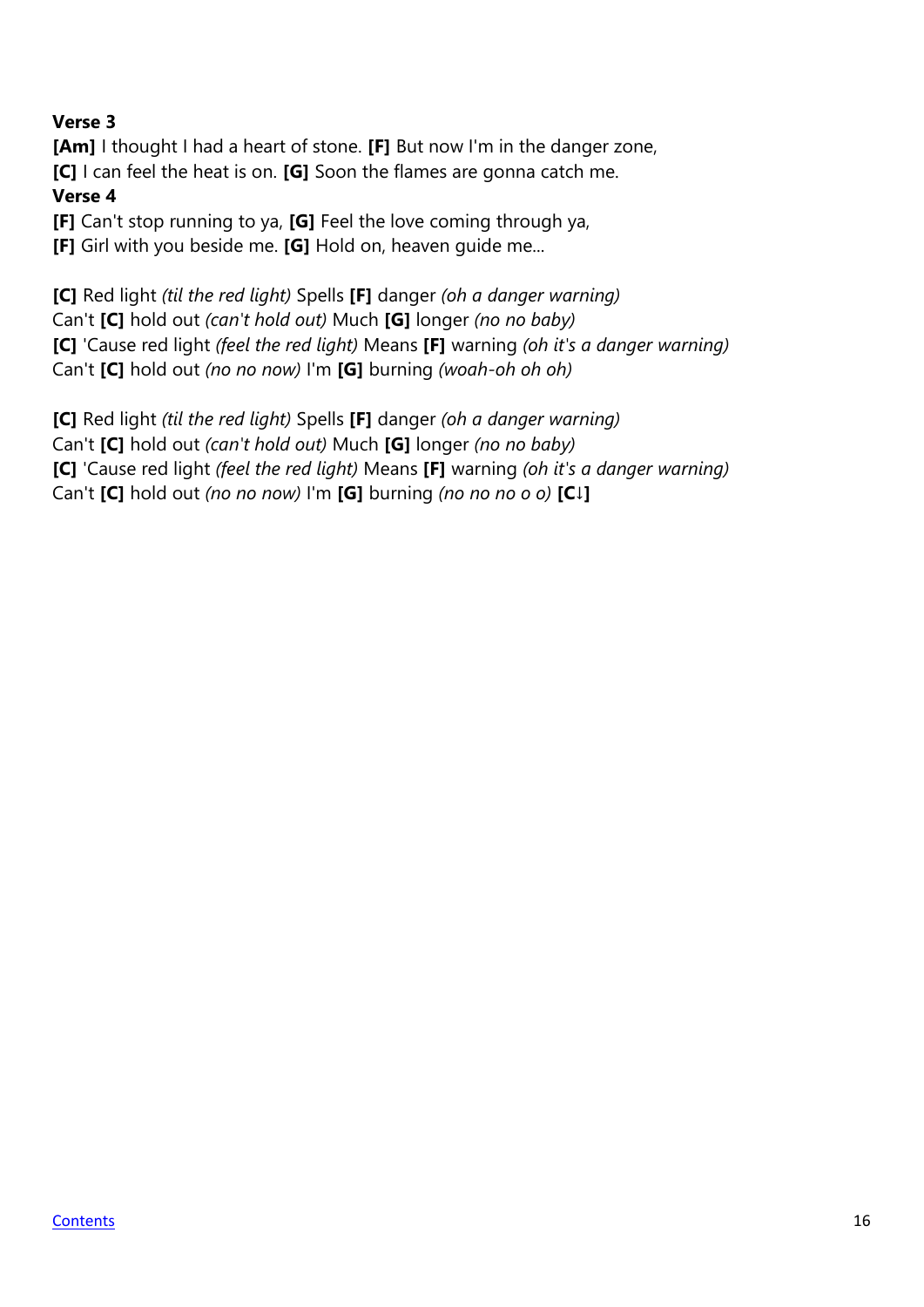# <span id="page-16-0"></span>Whisky in the Jar

#### **Intro: [C] [Am] [F] [C] (First two lines of verse)**

As **[C]** I was going over the [Am] far famed Kerry mountains I **[F]** met with Captain Farrell and his **[C]** money he was countin' I **[C]** first produced me pistol, and [**Am]** then produced me rapier Saying **[F]** stand and deliver for you **[C]** are the bold deceiver

#### **Chorus:**

*Musha [G] rig um a du rum da. [C] Whack fol the daddy o* 

*[F] Whack fol the daddy o. There's [C] whiskey [G] in the [C] jar [C]*

I **[C]** counted out his money and it **[Am]** made a pretty penny I **[F]** put it in me pocket and I **[C]** took it home to Jenny She **[C]** sighed and she swore that she **[Am]** never would deceive me But the **[F]** devil take the women for they **[C]** never can be easy

#### **Chorus**

I **[C]** went up to me chamber all **[Am]** for to take a slumber I **[F]** dreamt of gold and jewels and **[C]** sure it was no wonder But **[C]** Jenny drew me charges and she **[Am]** filled them up with water And **[F]** sent for Captain Farrell, to be **[C]** ready for the slaughter

#### **Chorus**

'Twas [C] early in the morning be**[Am]**fore I rose to travel Up **[F]** comes a band of footmen and **[C]** likewise Captain Farrell I **[C]** first produce my pistol, for she **[Am]** stole away my rapier But I **[F]** couldn't shoot the water, so a **[C]** prisoner I was taken

#### **Chorus**

And **[C]** if anyone can aid me, 'tis my **[Am]** brother in the army If **[F]** I could learn his station in **[C]** Cork or in Killarney And **[C]** if he'd come and join me we'd go **[Am]** roving through Kilkenny I'm **[F]** sure he'd treat me fairer than my **[C]** own sporting Jenny

#### **Chorus**

**[C]** There's some takes delight in the **[Am]** carriages a rolling **[F]** Some takes delight in the [C] hurley or the bowlin' But **[C]** I takes delight in the **[Am]** juice of the barley And **[F]** courting pretty fair maids in the **[C]** morning bright and early

#### **Chorus x 2 (slowing on the lastline)**







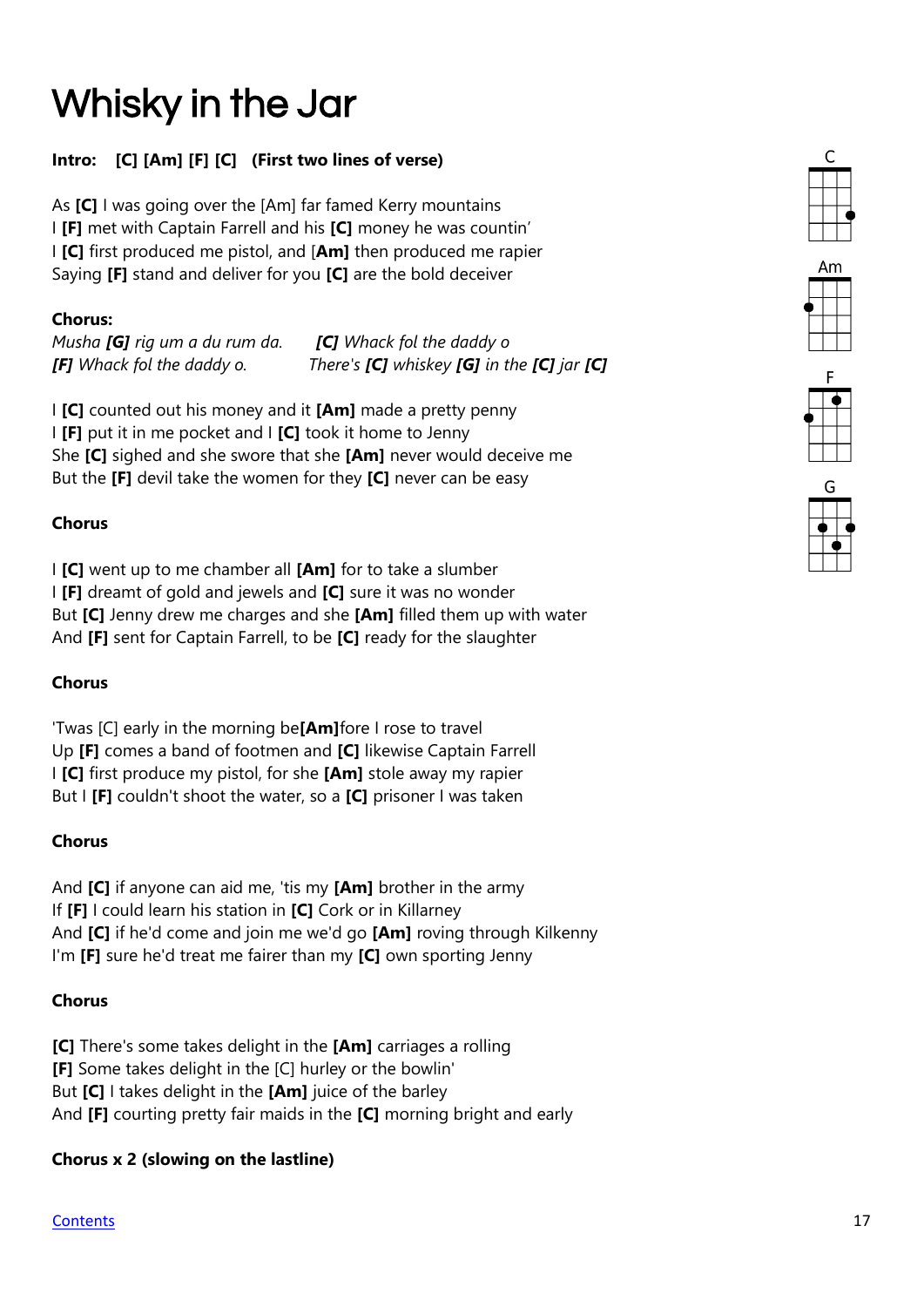# <span id="page-17-0"></span>Hi Ho Silver Lining - Jeff Beck

### **Strumming: D only on verses D & U on choruses Intro 8 beats [C5↓] [C5↓] [C5↓] [C5↓] [C5↓] [C5↓] [C5↓] [C5↓]**

You're **[C5]** everywhere and nowhere, **[C]** baby, **[F]** that's where you're at, **[Bb]** Going down a bumpy **[F]** hillside, **[C]** In your hippy **[G7]** hat, **[C]** Flying across the country **[F]** and getting fat, **[Bb]** Saying everything is **[F]** groovy **[C]** When your tyres are **[G7]** flat

#### **Chorus:**

And it's **[C]** hi - ho **[C7]** silver lining **[F]** Anywhere you **[G7]** go now **[F]** ba**[G7]**by **[C]** I see your **[C7]** sun is shining **[F]** But I won't make a **[G7↓]** fuss **[F↓]** Though its **[C]** obvious **[C]**

**[C]** Flies are in your pea soup baby, **[F]** They're waving at me **[Bb]** Anything you want is **[F]** yours now, **[C]** Only nothing is for **[G7]** free. **[C]** Lies are gonna get you some day, **[F]** Just wait and see So **[Bb]** open up your beach um**[F]**brella **[C]** While you are watching **[G7]**  TV

#### **Chorus**

#### **Kazoo verse**

**[C]** Flies are in your pea soup baby, **[F]** They're waving at me **[Bb]** Anything you want is **[F]** yours now, **[C]** Only nothing is for **[G7]** free. **[C]** Lies are gonna get you some day, **[F]** Just wait and see So **[Bb]** open up your beach um**[F]**brella **[C]** While you are watching **[G7]**  TV

#### **Chorus:**

And it's **[C]** hi - ho **[C7]** silver lining **[F]** Anywhere you **[G7]** go now **[F]** ba**[G7]**by **[C]** I see your **[C7]** sun is shining **[F]** But I won't make a **[G7↓]** fuss **[F↓]** Though its **[C]** obvious **[C]**

### **Chorus x 2 then finish on [Cmaj7↓]**











| Jmai |  |  |  |
|------|--|--|--|
|      |  |  |  |
|      |  |  |  |
|      |  |  |  |
|      |  |  |  |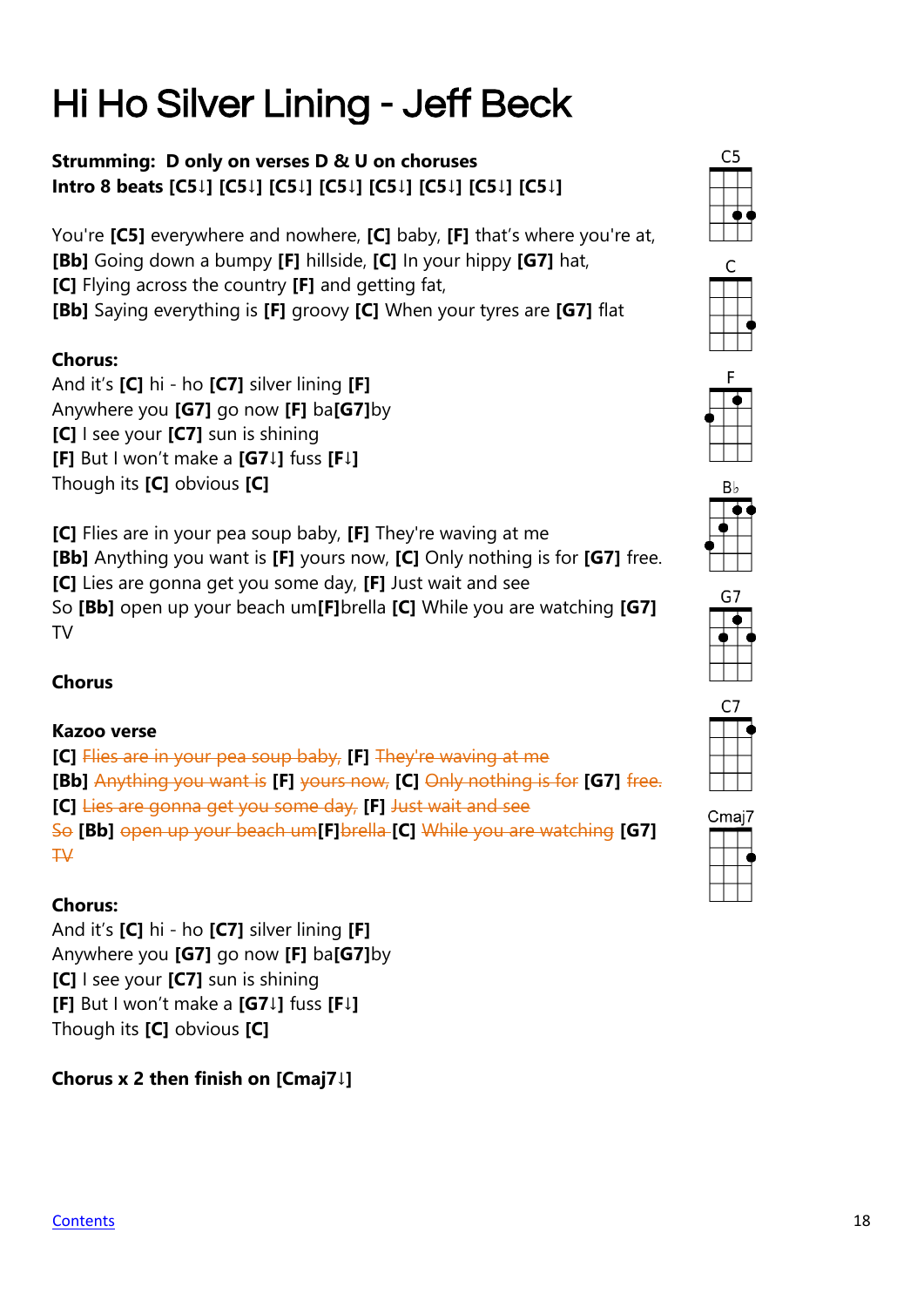# <span id="page-18-0"></span>Sweet Caroline

### **[G] [F] [Em] [Dm]**

- **[C]** Where it began, [F] I can't begin to knowin'
- **[C]** But then I know it's growing **[G]** strong
- **[C]** Was in the Spring **[F]** and Spring became the Summer
- **[C]** Who'd have believed you'd come a**[G]**long?
- **[C]** Hands **[C] [C6]** touchin' hands **[C6]**
- **[G7]** Reachin' out **[G7] [F]** touchin' me **[F]** touchin' **[G]** you

### **[G] [G] [F] [G]**

**[C]** Sweet Caro**[F]**line. Good times never seemed so **[G]** good

## **[G] [G] [F] [G]**

- **[C]** I've been in**[F]**clined to believe they never **[G]** would
- **[F]** but **[Em]** now **[Dm]** I
- **[C]** Look at the night **[F]** and it don't seem so lonely
- **[C]** We fill it up with only **[G]** two
- **[C]** And when I hurt **[F]** hurtin' runs off my shoulders
- **[C]** How can I hurt when holding **[G]** you?
- **[C]** Warm **[C] [C6]** touchin' warm **[C6]**
- **[G7]** Reachin' out **[G7] [F]** touchin' me **[F]** touchin' **[G]** you

## **[G] [G] [F] [G]**

**[C]** Sweet Caro**[F]**line. Good times never seemed so **[G]** good

## **[G] [G] [F] [G]**

- **[C]** I've been in**[F]**clined to believe they never **[G]** would
- **[F]** oh **[Em]** no **[Dm]** no
- **[C]** Sweet Caro**[F]**line. Good times never seemed so **[G]** good

### **[G] [G] [F] [G]**

**[C]** I've been in**[F]**clined to believe they never **[G]** would **[F]** oh **[Em]** no **[Dm]** no **[C]\*** no.



 $\mathsf{C}$ 



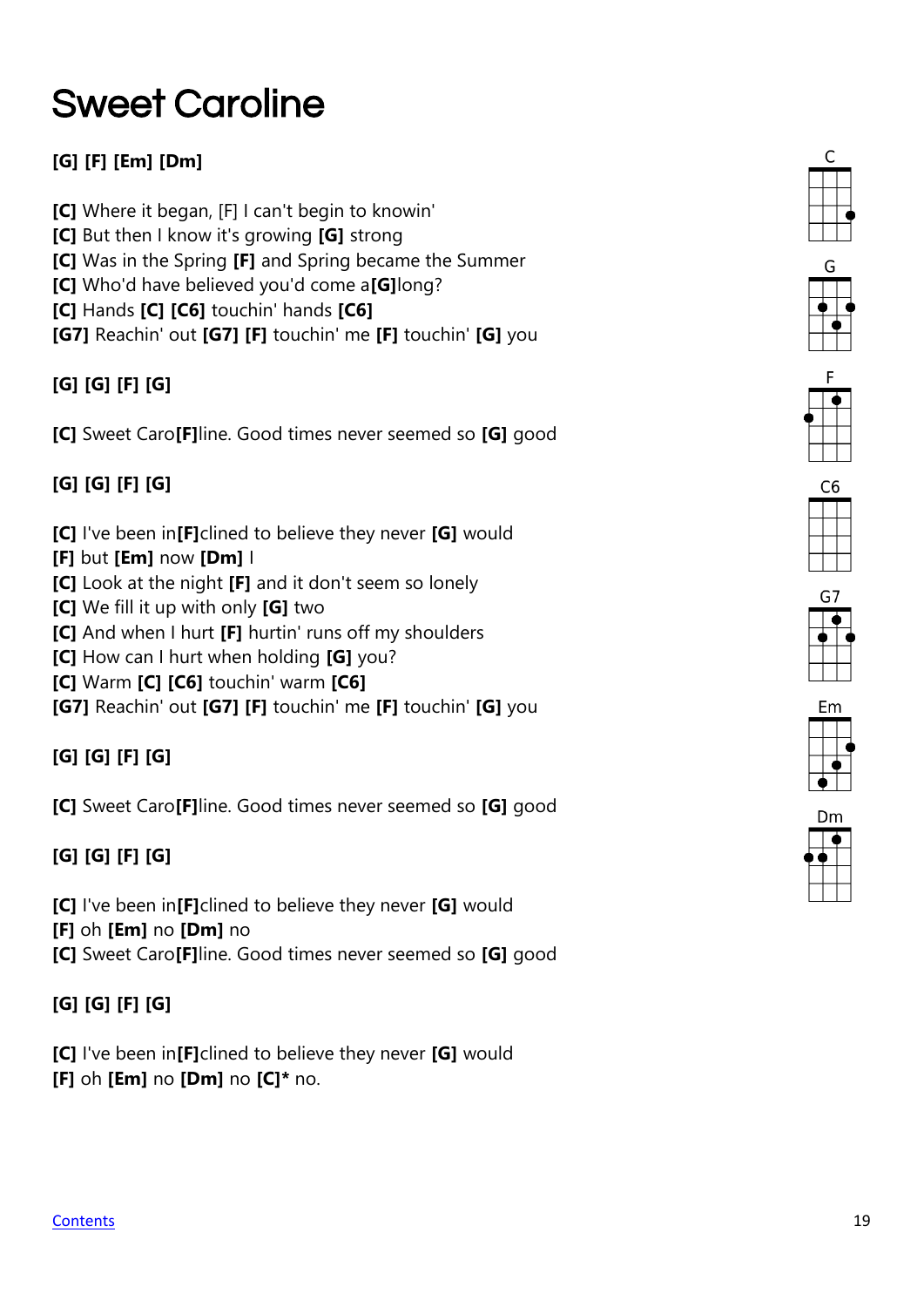# <span id="page-19-0"></span>Bad Moon Rising – Creedence Clearwater Revival

**Intro: [G] [D7] [C] [G][G]**

**[G]** I see the **[D7]** bad **[C]** moon a **[G]** rising

**[G]** I see **[D7]** trouble **[C]** on the **[G]** way

**[G]** I see **[D7]** earth**[C]**quakes and **[G]** lightnin'

**[G]** I see **[D7]** bad **[C]** times to **[G]** day

**[C]** Don't go around tonight well it's **[G]** bound to take your life **[D7]** There's a **[C]** bad moon on the **[G]** rise **[C]** Don't go around tonight well it's **[G]** bound to take your life **[D7]** There's a **[C]** bad moon on the **[G]** rise

**[G]** I hear **[D7]** hurri**[C]**canes a **[G]** blowing

**[G]** I know the **[D7]** end is **[C]** coming **[G]** soon

**[G]** I fear **[D7]** rivers **[C]** over **[G]** flowing

**[G]** I hear the **[D7]** voice of **[C]** rage and **[G]** ruin

**[C]** Don't go around tonight well it's **[G]** bound to take your life **[D7]** There's a **[C]** bad moon on the **[G]** rise **[C]** Don't go around tonight well it's **[G]** bound to take your life **[D7]** There's a **[C]** bad moon on the **[G]** rise

**[G]** Hope you **[D7]** got your **[C]** things to**[G]**gether

**[G]** Hope you are **[D7]** quite pre**[C]**pared to **[G]** die

**[G]** Looks like we're **[D7]** in for **[C]** nasty **[G]** weather

**[G]** One eye is **[D7]** taken [**C]** for an **[G]** eye

**[C]** Don't go around tonight well it's **[G]** bound to take your life

**[D7]** There's a **[C]** bad moon on the **[G]** rise

**[C]** Don't go around tonight well it's **[G]** bound to take your life

**[D7]** There's a **[C]** bad moon on the **[G]** rise **[G↓↓]**